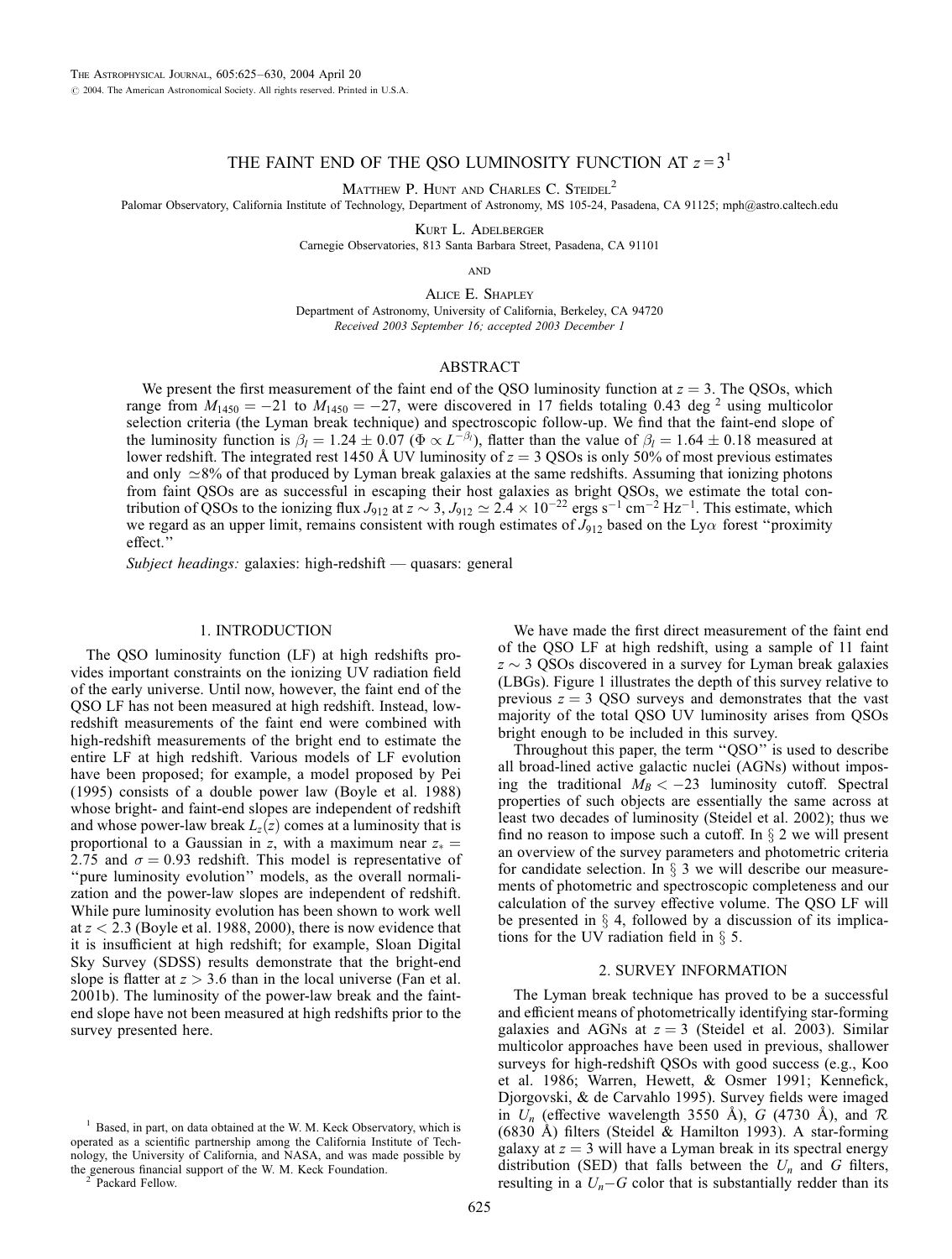

Fig. 1.—1450 Å UV luminosity density produced by QSOs as a function of absolute magnitude, assuming the  $z = 3$  LF of Pei (1995) (*dashed line*) and our fit described in  $\S$  4 (solid line). The differential luminosity density is shown by the black curve and is read from the left scale. The cumulative luminosity density is shown by the red curve and read from the right scale, which is normalized to the total. The magnitude limits of this work and other surveys are indicated by dashed lines. The corresponding apparent  $\mathcal{R}_s$  magnitude is indicated at the top. It is immediately clear that this work explores a substantially fainter portion of the LF and accounts for virtually all of the total UV luminosity from QSOs.

 $G-R$  color. Objects meeting the following photometric criteria were selected as candidate  $z = 3$  galaxies:

$$
\mathcal{R} > 19,\tag{1}
$$

$$
\mathcal{R} < 25.5,\tag{2}
$$

$$
G - \mathcal{R} < 1.2,\tag{3}
$$

$$
G - \mathcal{R} + 1.0 < U_n - G. \tag{4}
$$

At  $z = 3$ , the intergalactic medium provides sufficient opacity to also select many QSOs with this technique even if their intrinsic SED lacks a strong Lyman break. The details are addressed in  $\S$  3.

The LBG survey fields used for this study cover  $0.43 \text{ deg}^2$ in 17 fields, which are discussed in detail in Steidel et al. (2003). A composite spectrum and other information relating to the 13 QSOs discovered in the survey have already been published (Steidel et al. 2002). Two of these QSOs satisfied earlier versions of the photometric criteria but do not satisfy the final versions listed above and have been excluded from this paper's results. The sample discussed in this paper, therefore, comprises 11 QSOs.

#### 3. SENSITIVITY TO QSOs

#### 3.1. Photometric Completeness

The intrinsic  $U_n-G$  and  $G-R$  colors of QSOs depend primarily on the spectral index of their continuum and their Ly $\alpha$ +N v equivalent width. To measure the distribution of intrinsic colors (i.e., without the effects of measurement error), we produced a template QSO spectrum consisting of 59 QSOs

studied by Sargent, Steidel, & Boksenberg (1989, hereafter SSB). These QSOs were discovered using objective prism techniques and are not expected to have significant selection biases in common with multicolor selection techniques. The SSB QSOs are about 100 times brighter than LBG survey QSOs, but a comparison of the SSB and LBG composite spectra suggests that the two populations are sufficiently similar that using the SSB composite as a template is satisfactory (Steidel et al. 2002). An average intergalactic absorption spectrum was used to absorption-correct the template using the model of Madau (1995), and portions of the spectrum having poor signal-to-noise ratios were replaced with a power-law fit to the continuum.

The template spectrum was repeatedly altered to have continuum slopes and Ly $\alpha$  equivalent widths drawn from the Gaussian distributions described in Table 1, a compromise between the results of Vanden Berk et al. (2001), Fan et al. (2001a), and our SSB template. Each altered spectrum was redshifted to 40 redshifts spanning  $z = 2.0$  to  $z = 4.0$ . Intergalactic absorption was added by simulating a random line of sight to each QSO with absorbers distributed according to the MC-NH model of Bershady, Charlton, & Geoffroy (1999). (For comparison, an average intergalactic extinction curve [Madau 1995] was also employed. The results were not significantly different.) The spectrum was then multiplied by our filter passbands to produce a distribution of intrinsic colors which reflects the QSO population.

These colors were used to place artificial QSOs into the survey images. 5000 QSOs drawn uniformly from the redshift interval  $2.0 < z < 4.0$  and apparent magnitude interval  $18.5 <$  $R < 26$  were simulated in each of the 17 survey fields. The apparent magnitude interval is 0.5 mag larger than the selection window on each end, in order to allow measurement errors to scatter objects into the selection window. The artificial QSOs added to an image were given radial profiles matching the point-spread functionof that image (i.e., they were assumed to be point sources). This assumption has little practical effect, because even galaxies are barely resolved at  $z = 3$ , and no morphological criteria were applied to candidates during the LBG survey. The images were processed using the same modified FOCAS (Jarvis & Tyson 1981) software that was used for the actual candidate selection, and the observed colors of the simulated objects were recorded. The intrinsic QSO color distribution was thus transformed to an observed color distribution. Figure 2 shows the fraction of simulated QSOs that meet the photometric selection criteria as a function of redshift. As a consistency check, the curve shown a function of reashift. As a consistency effect, the curve shown<br>was multiplied by  $\int \Phi(L, z) dL$ , to reflect the underlying redshift distribution of QSOs, and compared with the distribution of QSOs discovered in this survey, using a Kolmogorov-Smirnov test. The result was  $P = 0.49$  using the Pei (1995) LF, and  $P = 0.45$  using the LF shape measured in  $\S 4$ , indicating

TABLE 1 THE MEAN AND  $\sigma$  of the Gaussian Distributions Used for SIMULATING THE COLORS OF QSOS (SEE  $\S 3.1$ )

| Parameter | Mean |      |
|-----------|------|------|
|           | 0.46 | 0.30 |
|           | 80.0 | 20.0 |

Note.—The C iv equivalent width was scaled in proportion to that of Ly $\alpha$ +N v in order to maintain the template's original line ratio.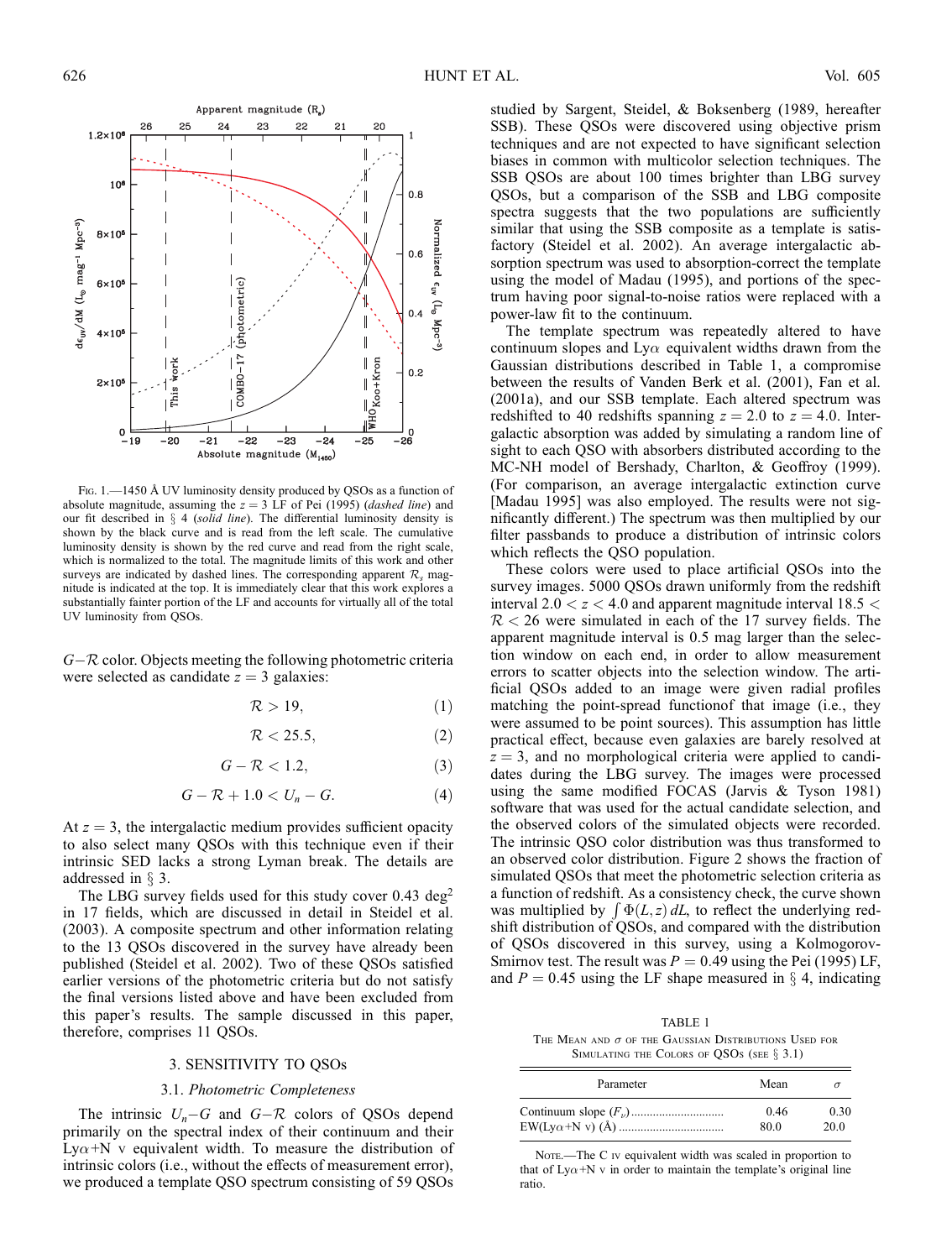

Fig. 2.—Fraction of simulated QSOs having measured colors that satisfy the photometric selection criteria (eqs. [1]–[4]) as a function of redshift and apparent  $\mathcal{R}_s$ magnitude. The QSOs were simulated using the method described in § 3.1. This plot does not include the effects of spectroscopic incompleteness. The centroid of the distribution, as a function of magnitude, is marked with a red curve. The gray-scale levels are evenly spaced at 10% intervals; the darkest level represents completeness in excess of 90%.

consistency between the expected and actual distribution of QSO redshifts.

## 3.2. Spectroscopic Completeness

With the observed color distribution, we can measure the fraction of QSOs that meet the LBG color criteria as a function of absolute magnitude and redshift. In order to determine the effective volume of the survey, it is also necessary to know the probability of a photometric candidate being observed spectroscopically. At faint apparent magnitudes ( $R > 23$ ), there were 2,289 candidates in the 17 fields, enough to measure the spectroscopic observation probability as a function of  $(R,$  $(G-R)$ . The photometric candidates were divided into bins in  $(R, G-R)$  parameter space, using an adaptive bin size that increases resolution where the parameter space is densely filled with candidates. The probability of spectroscopic observation was measured for each bin.

At  $R < 23$ , there are too few photometric candidates to obtain an accurate measurement of the selection probability. However, at these apparent magnitudes, candidates with relatively blue  $G-R$  were likely to be QSOs and hence were nearly always observed spectroscopically. Candidates with red  $G-R$  were likely to be stellar contaminants and were less likely to be observed. Hence we have estimated the probability of spectroscopic observation to be unity for candidates with observed magnitudes  $R < 23$  and  $G - R < 1$  and 0.5 for candidates with  $R < 23$  and  $G - R > 1$ . The results are insensitive to the latter value because the observed colors of QSOs are rarely observed to be so red.

We assume that any spectroscopically observed QSO will be identified as such and a redshift obtained, since our spectroscopic integration times were chosen so that we could often identify faint LBGs using their absorption lines (typically 90 minutes using Keck-LRIS). Because QSOs have strong, distinctive emission lines they are easily identifiable even at the faintest apparent magnitudes in the survey ( $\mathcal{R} = 25.5$ ).

#### 3.3. Effective Volume of the Survey

For comparison with other work, e.g., SDSS, we wish to measure the QSO LF with respect to 1450 Å rest-frame AB absolute magnitude  $(M<sub>1450</sub>)$ . At any given redshift in this study, we estimate an object's apparent magnitude  $m_{1450}$  as a linear combination of its  $R$  and  $G$  magnitudes. A small redshift-dependent correction, derived from our simulations of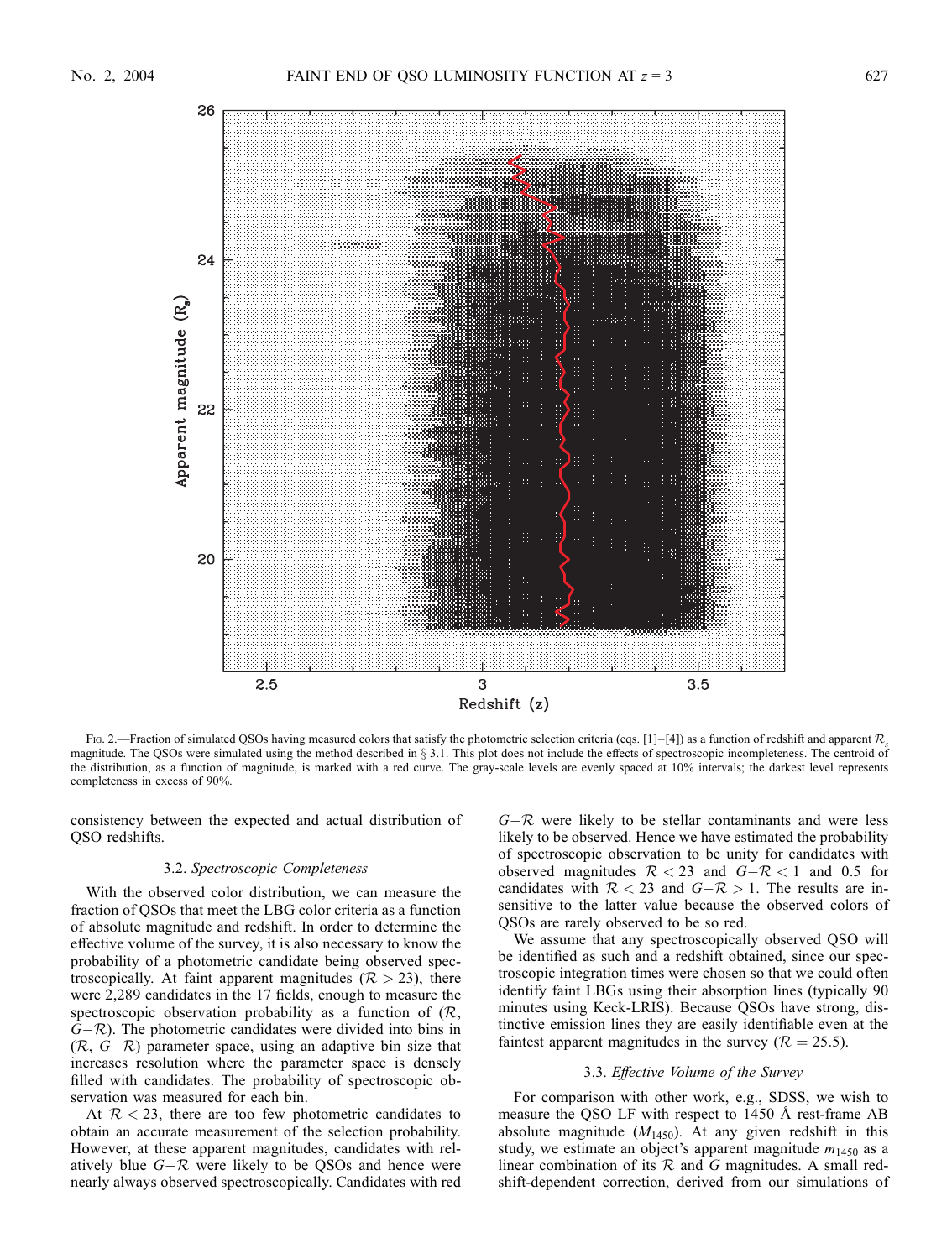QSO colors, was then made to the value. This correction, typically of order 0.25 mag, accounts for Ly $\alpha$  emission in G, Ly $\alpha$  forest absorption, and similar effects. If we denote by  $f_{\text{phot}}(m_{1450},z)$  the probability that a QSO of apparent 1450 Å rest-frame AB magnitude  $m_{1450}$  and redshift z will have observed colors and magnitudes that meet the selection criteria for LBGs, and denote by  $f_{\text{spec}}(m_{1450},z)$  the fraction of such candidates that will be observed spectroscopically, we can measure the effective volume of the survey as a function of absolute magnitude,

$$
V_{\text{eff}}(M) = \int_{\Omega} \int_{z=0}^{z=\infty} f_{\text{phot}}[m_{1450}(M, z), z] \times f_{\text{spec}}([m_{1450}(M, z), z] \frac{dV}{dz d\Omega} dz d\Omega, \quad (5)
$$

where  $m_{1450}(M_{1450},z)$  is the apparent magnitude corresponding to absolute magnitude  $M_{1450}(\mathcal{R}, G, z)$ ,  $\Omega$  is the solid angle of the survey, and  $dV/dz d\Omega$  is the comoving volume element corresponding to a redshift interval dz and solid angle  $d\Omega$  at a redshift z and using an assumed cosmology. This approach is explained in detail by Adelberger (2002). For this measurement of the LF, we averaged  $V_{\text{eff}}$  over bins 1 mag in width.

## 4. THE LUMINOSITY FUNCTION

Having measured the effective volume of the survey as a function of absolute magnitude, we can place points on the QSO LF simply by placing the observed QSOs in absolute magnitude bins and dividing by the effective volume of the survey at that absolute magnitude. A plot of the LF is shown in Figure 3. The vertical error bars indicate 1  $\sigma$  confidence intervals reflecting the Poisson statistics due to the number of QSOs in the bin. The uncertainty in  $V_{\text{eff}}$  is not reflected, as the Poisson statistics dominate (e.g., there is only 1 QSO in the faintest bin, where imprecisions in photometry lead to the greatest  $V_{\text{eff}}$  uncertainty). The horizontal error bars indicate the rms width of the bin, weighted according to the effective volume and expected LF (Pei 1995) as a function of absolute magnitude; for a bin centered on  $M = M_0$  and 1 mag wide, the position of the point and its error-bar width are given by

$$
\langle M \rangle = \frac{\int_{M_0 - 1/2}^{M_0 + 1/2} MV_{\text{eff}}(M)\Phi(M) \, dM}{\int_{M_0 - 1/2}^{M_0 + 1/2}V_{\text{eff}}(M)\Phi(M) \, dM},\tag{6}
$$

$$
\sigma_M = \left[ \frac{\int_{M_0 - 1/2}^{M_0 + 1/2} (M - \langle M \rangle)^2 V_{\text{eff}}(M) \Phi(M) dM}{\int_{M_0 - 1/2}^{M_0 + 1/2} V_{\text{eff}}(M) \Phi(M) dM} \right]^{1/2}, (7)
$$

where  $\Phi(M)$  is the  $z = 3$  LF of Pei (1995); as both the Pei LF and the observed points are quite flat at these magnitudes, this calculation is insensitive to the precise slope assumed for  $\Phi(M)$ , and retroactively trying our fitted value has no significant effect on the results. An  $\Omega_m = 1$ ,  $\Omega_{\Lambda} = 0$ ,  $h = 0.5$  cosmology has been assumed for comparison with previous work.

Comparison with the other points shown in Figure 3 suggests that our results are consistent with previous measurements (Wolf et al. 2003; Warren et al. 1994; Fan et al. 2001b) in the region of overlap. The shape of the LF near the powerlaw break is somewhat unclear, and our present sample is unable to resolve this issue. The total luminosity of the LF is quite sensitive to the location of the break. A shallower



FIG. 3.—Faint end of the  $z = 3$  QSO LF under an assumed  $\Omega_m = 1$ ,  $\Omega_{\Lambda} = 0$ ,  $h = 0.5$  cosmology. The vertical error bars indicate 1  $\sigma$  uncertainties arising from Poisson statistics. The horizontal error bars indicate the expected rms scatter of magnitudes of detectable QSOs in each magnitude bin. The arrow indicates a  $\overline{1}$   $\sigma$  upper limit from an empty bin. The double power law  $z = 3$  LF of Pei (1995) has been converted from  $M_B$  to  $M_{1450}$  (using an assumed  $\alpha = -0.5$  continuum slope) and has been plotted as well using a dashed curve, and our fit is plotted with a solid curve. SDSS points (Fan et al. 2001) from 3.6  $\lt z \lt 3.9$  have been evolved to  $z = 3.0$  using the luminosity evolution of Pei (1995) and plotted in blue for comparison. The  $2.2 < z < 3.0$ and  $3.0 < z < 3.5$  points of Warren et al. (1994) have been combined and plotted in green, and the  $2.4 < z < 3.0$  and  $3.0 < z < 3.6$  points of COMBO-17 (Wolf et al. 2003) have been combined and plotted in red.

wide-field survey using identical LBG techniques is nearing completion (M. P. Hunt, C. C. Steidel, & A. J. Connolly 2004, in preparation) and should better constrain the  $27 < M_{1450} <$  $-24$  portion of the LF.

The observed faint-end slope appears to be considerably flatter than  $\beta_l = -1.64$  used by Pei (1995). The Pei  $z = 3$  LF is shown as the solid curve in Figure 3. In order to quantify the difference, we have fit the double power law of Boyle, Shanks, & Peterson (1988), identical in form to that used by Pei,

$$
\Phi(L, z) = \frac{\Phi_*/L_z}{(L/L_z)^{\beta_l} + (L/L_z)^{\beta_h}},
$$
\n(8)

where  $\beta_l$  and  $\beta_h$  are the faint- and bright-end slopes, respectively,  $L_z(z)$  is the luminosity of the power-law break, and  $\Phi_*$  is the normalization factor. We have combined our data with those of Warren et al. (1994) to fit the entire LF. The SDSS data plotted in Figure 3 were excluded because they were measured at  $z > 3.6$ , and the authors have demonstrated redshift evolution in the bright-end slope. Given the relatively small number of data points and large error bars, fits for the four parameters  $(L_z, \Phi_*, \beta_l, \beta_h)$  are degenerate. We have therefore assumed that the Pei (1995) luminosity evolution model still holds and adopted the same values for  $L_z$  and  $\Phi_*$ . A weighted least-squares fit for  $\beta_l$  and  $\beta_h$  was performed, and the measured faint-end slope was  $\beta_l = 1.24 \pm 0.07$ . The measured bright-end slope was  $\beta_h = 4.56 \pm 0.51$ , but in addition to the large uncertainty, this parameter is highly degenerate with the assumed parameters  $L_z$  and  $\Phi_*$  and is very sensitive to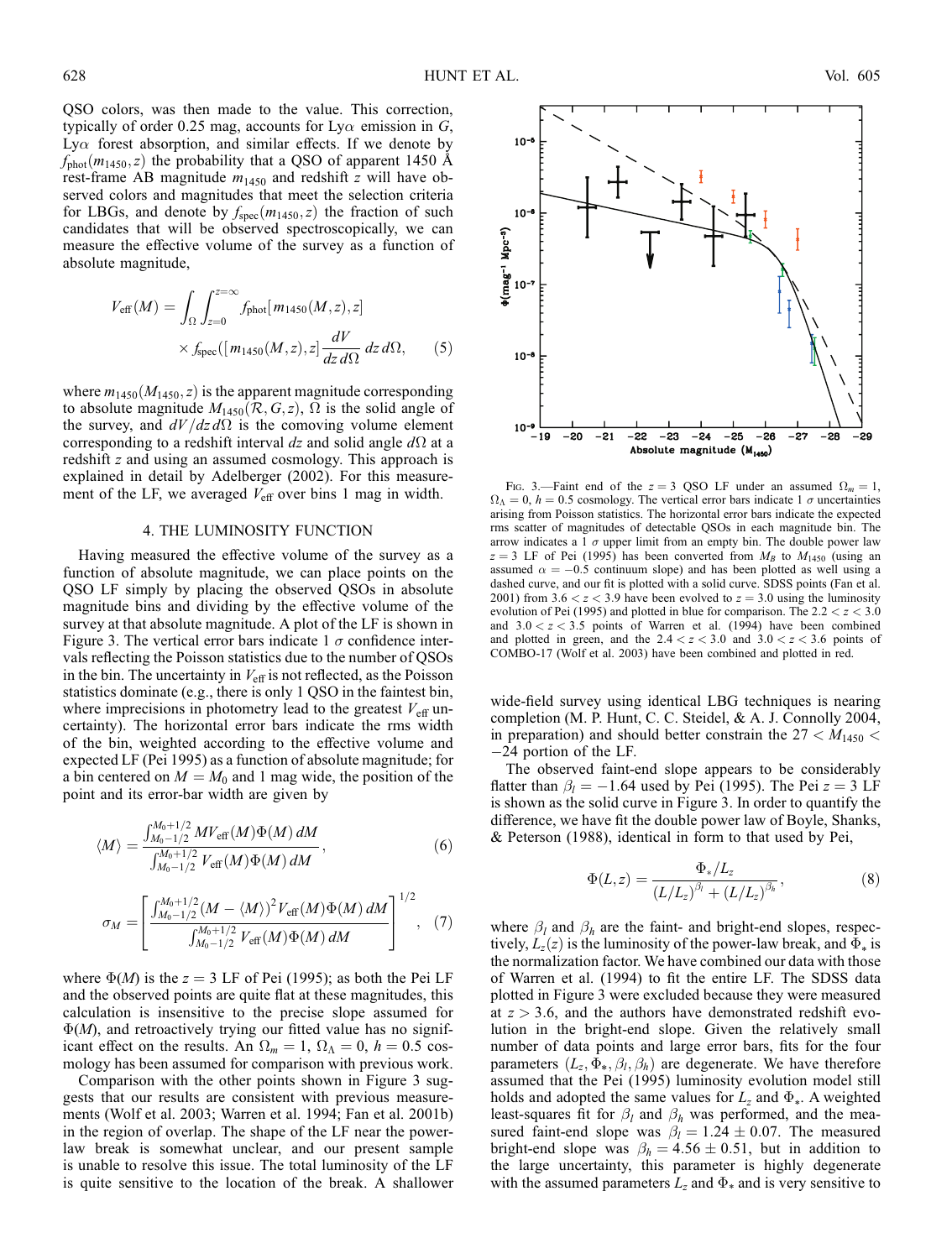the brightest data point. Likewise, the error bars for the faintend slope are smaller than they would be for a general fourparameter fit. The reduced  $\chi^2$  for the fit is 1.12. This fit for the LF is shown as a dashed curve in Figure 3.

A possible explanation for the flat faint-end slope is that we have overestimated our completeness at the faint end, by failing to identify the AGN signatures in faint QSOs, perhaps because faint AGNs might be overwhelmed by the light from their host galaxies. We do not believe this to be the case, for several reasons. First, in no case have we observed ''intermediate'' cases of star-forming galaxies with broad emission lines superposed. In contrast to virtually all LBG spectra (Shapley et al. 2003), we do not see interstellar absorption lines in any of the spectra of broad-lined objects at  $z \sim 3$ . However, perhaps the strongest argument comes from examining the spectral properties of identified  $z > 2.5$  X-ray sources in the 2 Ms catalog for the Chandra Deep Field North (CDF-N) and other very deep X-ray surveys. If it were common for AGNs to be overwhelmed by their host galaxies, there would be a significant number of faint X-ray sources with spectra that resemble those of ordinary star-forming galaxies. To date, virtually all published spectra of objects identified in the redshift range of interest have obvious AGN signatures in their spectra, whether they are broad- or narrow-lined AGNs.

We can also directly compare the Barger et al. (2003) CDF-N catalog with our own color-selected catalog in their region of overlap, with the following results: There are two AGNs (one narrow-lined, one QSO) that are detected by *Chandra* and also discovered in the LBG survey; there are two QSOs that are detected by Chandra but did not have LBG colors in our survey (one of which does have LBG colors in more recent photometry); and there is one QSO detected by Chandra that has LBG colors but is slightly too faint for inclusion in our survey. These results are consistent with our overall completeness estimates, which are approximately 50% over the range of redshifts considered.

In addition, there is a narrow-lined AGN (''HDF-oMD49'') discovered in the LBG survey that is detected in the Chandra exposure (Steidel et al. 2002) at a level below the limit for inclusion in the main catalog (Alexander et al. 2003); another identified narrow-lined AGN at  $z = 2.445$  has no *Chandra*detected counterpart. Of the 84 objects with  $2.5 \le z \le 3.5$ in our current color-selected spectroscopic sample in the GOODS-N field, only two are detected in the 2 Ms Chandra catalog, and both are obvious broad-lined QSOs.

Taken together, all of these arguments suggest that optically faint QSOs are unlikely to be missed because of confusion with the UV luminosity of their host galaxies, and thus we believe that our statistics at the faint end are robust.

# 5. IMPLICATIONS FOR THE UV RADIATION FIELD AT  $z = 3$

Having measured the LF of QSOs at  $z = 3$ , we can now place constraints on their contribution to the UV radiation field at that redshift. Integrating over the above parametric fit for the QSO LF, in its entirety, yields a specific luminosity density  $\epsilon_{1450} = 1.5 \times 10^{25}$  ergs s<sup>-1</sup> Hz<sup>-1</sup> h Mpc<sup>-3</sup>. The luminosity density from our parametric fit is 50% of that predicted from the Pei (1995) fit ( $\beta_l = 1.64$ ,  $\beta_h = 3.52$ ), and is  $\sim 8\%$  of the UV luminosity density produced by LBGs at the same redshift based on the LF of Adelberger & Steidel (2000).

Scaling the results of Haardt & Madau (1996), this fit for the LF produces an H<sub>1</sub> photoionization rate of  $\Gamma_{\text{H}_{\text{I}}} \approx 8.0 \times$  $10^{-13}$  s<sup>-1</sup>, which can account for a metagalactic flux of  $J_{912} \approx 2.4 \times 10^{-22}$  ergs s<sup>-1</sup> cm<sup>-2</sup> Hz<sup>-1</sup> sr<sup>-1</sup>. The ionizing background spectrum and He II ionization fraction, which affect this calculation, are the results of models and are discussed in detail by Haardt & Madau (1996). This value should be considered an upper limit, because the ability of ionizing photons produced by faint AGNs to escape their host galaxies has not been measured and may be lower than for the bright QSOs for which self-absorption in the Lyman continuum is rare (see  $SSB$ ).<sup>3</sup>

The constraints on the ionizing flux from ''proximity effect" analyses of the Ly $\alpha$  forest are uncertain but are still consistent with the integrated QSO value  $z \sim 3$  (e.g., Scott et al. 2002). In any case, the ratio of the total nonionizing UV luminosity density of star-forming galaxies relative to that of QSOs at  $z \sim 3$  implies that QSOs must have a luminosityweighted Lyman continuum escape fraction that is  $\geq 10$  times higher than that of galaxies if they are to dominate the ionizing photon budget.

The detection of the He  $\scriptstyle\rm II$  Gunn-Peterson effect in  $z \sim 3$ QSO spectra has demonstrated that helium reionization occurs during this epoch. Unlike the reionization of hydrogen, which can be effected by radiation from both massive stars and QSOs, the reionization of helium requires the hard UV radiation produced only by QSOs. The improved measurement of the faint-end slope, and hence the total UV luminosity density, will improve simulations of the progress of reionization, which have previously assumed the Pei (1995) value for the faint-end slope (e.g., Sokasian et al. 2002). Miralda-Escudé, Haehnelt, & Rees (2000) have shown that the previously observed bright end of the LF is sufficient to reionize helium by  $z = 3$  under most reasonable assumptions, so the flatter faint-end slope should not dramatically alter the current picture of He ii reionization; however, our results may have an effect on the ''patchiness'' of the reionization as it progresses.

A fortunate consequence of the flat faint-end slope, with implications for intergalactic medium IGM simulations, is that mipheations for intergalactic inequality for simulations, is diat-<br>the integrated luminosity  $\int \Phi(L)L \, dL$  converges more rapidly, making the integral insensitive to the lower limit of integration. Simulations will therefore be more robust, with less dependence on the poorly understood low-luminosity AGN population at high redshift.

### 6. CONCLUSIONS

Using the 11 QSOs discovered in the survey for  $z \sim 3$ LBGs, we have measured the faint end of the  $z = 3$  QSO LF. This represents the first direct measurement of the faint end at high redshift. While the entire LF remains well fitted by a double power law, the faint-end slope differs significantly from the low-redshift value of  $\beta_l = 1.64$ , being best fitted by a slope  $\beta_l = 1.24 \pm 0.07$ . This results in only half the total QSO UV luminosity compared with previous predictions. As measurements of  $J_{912}$  from the Ly $\alpha$  forest continue to improve, we may find that this diminished luminosity from QSOs requires a substantial contribution from star-forming galaxies.

<sup>3</sup> A propensity to have a higher fraction of Lyman continuum "selfabsorbed'' QSOs at faint UV luminosities would translate directly into an overestimate of the completeness correction for a color selected survey such as ours, since an optically thick Lyman limit at the emission redshift makes a QSO more likely to be selected using our color criteria and we are missing fewer than our estimates above would indicate. In this case, we have overcorrected the space density, and the there would be even fewer faint QSOs than we measure above.